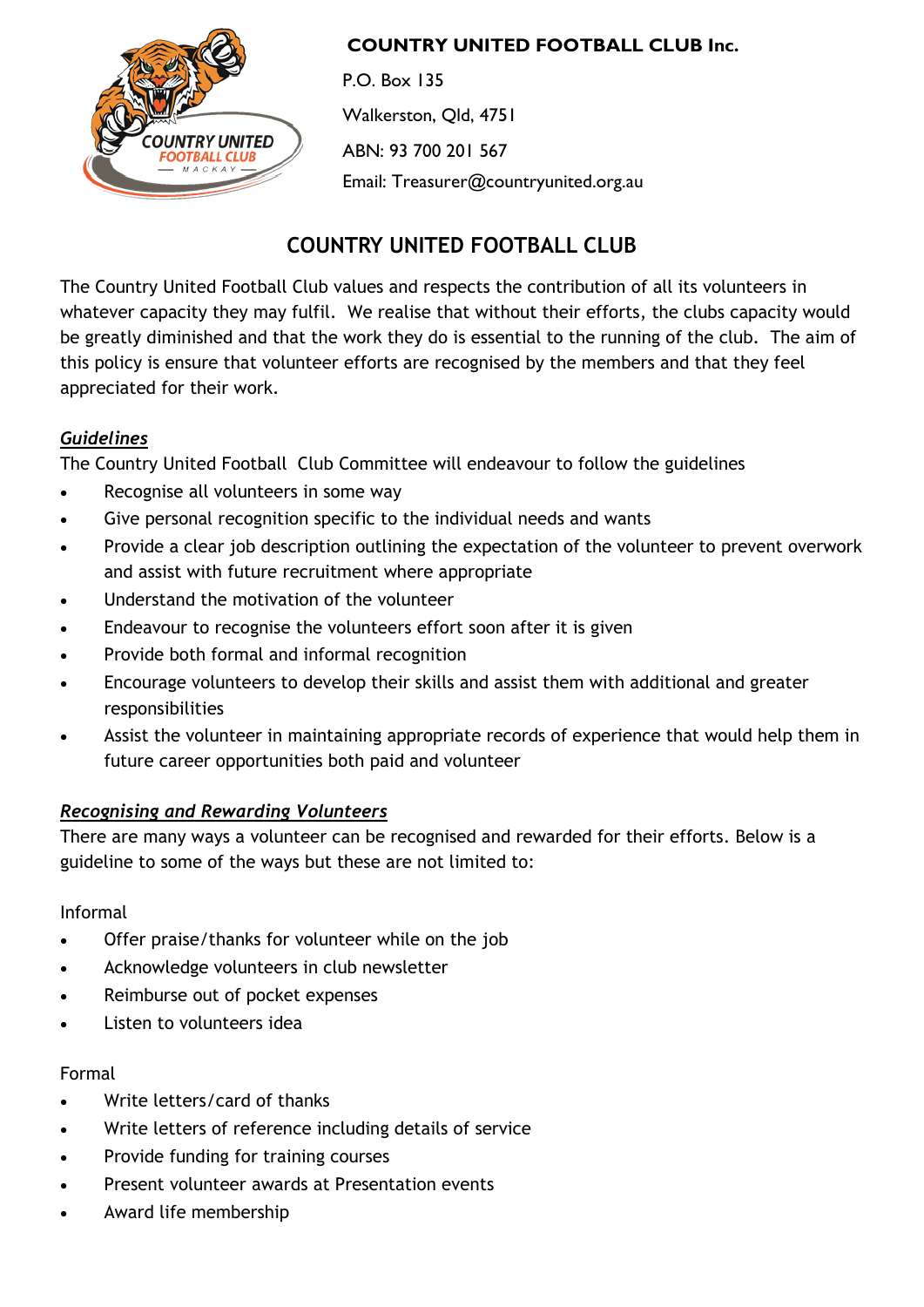• Suitable sports gear will be provided, (as financial circumstances permit), to make coaches and club officers recognizable as key club personnel.

Specific volunteer rewards that are provided by the Country United Soccer club and to be reviewed annually are:

## *Country United Football Club*

- The Club will present an annual award for Club Volunteer of the Year.
	- This award will go to a person, not on the committee, who demonstrates commitment to the club by giving up their time to help in some capacity throughout the season. This person does not have to be a player but must be a member of the club either by being registered on PlayFootball Club or as a family member of a registered player. This person will be a volunteer and not be paid for any time given to the club. The executive committee will call for nominations and will approve these nominations before a vote by the committee is held.

# *Committee Members* (as per positions advertised at AGM)

- Committee members will have their club fees reimbursed by the club. The club fee will normally be the difference between the total registration fee charged by the club and the total registration fee charged by MRFZ,FAA and Football Queensland. This may be transferred to only one other family member's registration. The club fees must be paid upon initial registration of the family member chosen with reimbursement from the club at a later date during the current season.
- The committee member will have their attendance at the end of year presentation night paid for by the club.
- The club will provide suitable sports gear to committee members at cost price.
- The club will provide membership of Western Suburbs Rugby league club paid for by the club.
- The club will provide an annual gift for all committee members.

### *Coaches*

- The Club encourages its members to attend coaching and officiating courses, and will advertise the availability of these courses to its members.
- The Club will recognise the contribution of its coaches and officials by contributing to the costs of courses which develop their skills and benefit the club or the running of the sport.
- Players who are Coaches will have their own playing registration fees (club plus MRFZ fees,FAA and Football Queensland) reimbursed by the club. The club fees must be paid upon initial registration of the player/coach with reimbursement from the club at a later date during the current season.